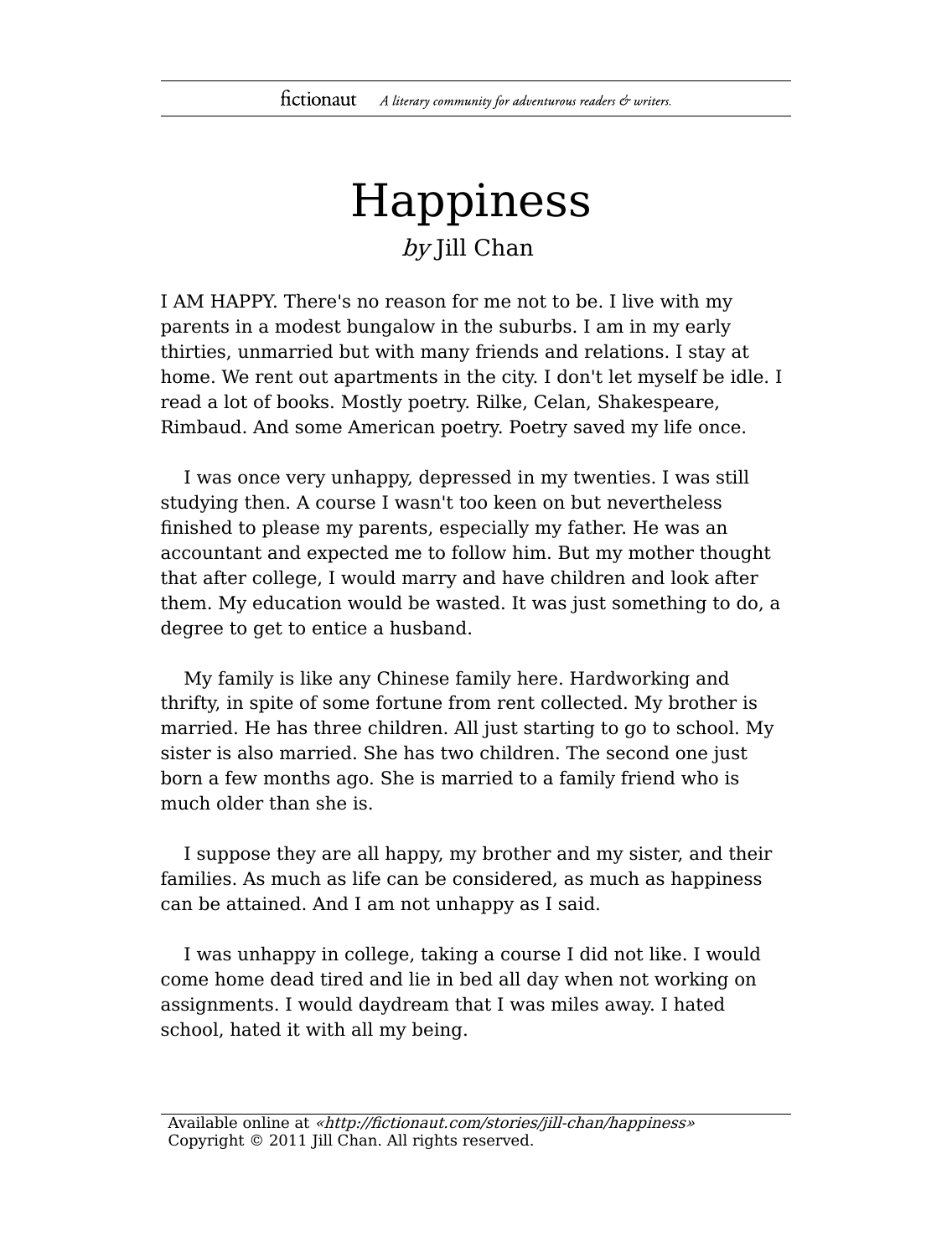But out of respect for my parents, my father especially, I continued studying with diligence in spite of all this. They never realised how unhappy I was. They still don't.

Like some other Chinese families, our parents are strict. They don't let us go out at night. Sometimes, friends are scrutinised and interrogated. I don't know if other families are like this. But no matter, I have a few friends. Some I met while at work. But mostly through the Saturday afternoon poetry readings held in the city. They are poets and writers of all shapes and sizes. I thrive there even if I don't ever get up and read since I never wrote any poetry myself.

In college one day, I was totally depressed and nearly out of my mind. The sky a dull grey, straining to keep itself above my head. It was an overcast afternoon. I was walking to class after lunch. All the problems of my life were weighing down on me, how I hated everyone and everything there. The minutes stretched into hours.

I walked into the library to kill time. Still twenty minutes till the next class. I hated waiting outside before classes started. Because then I'd have to talk with the other students. Small talk.

"He's such a bore..."

"Oh, he's not. What do you think?" one of the classmates would say, turning to me.

I would shrug and say nothing to the two students having their own little conversation.

So there I was in the library feeling extremely agitated. I walked to the toilet to wash my face. After that, I walked back slowly to kill more time. I paused among the shelves of books. There was a book with the picture of a door on its cover. It had a blue background with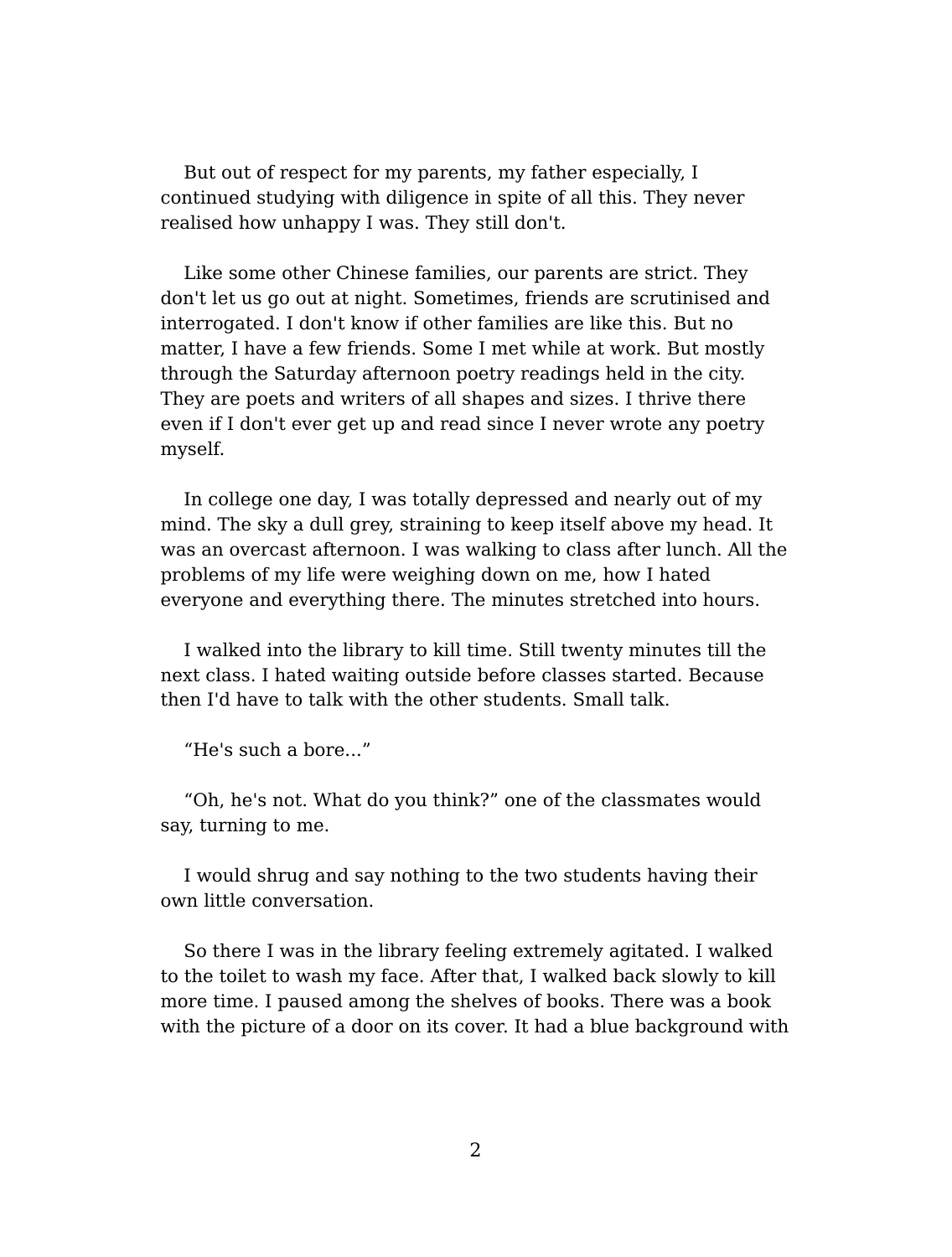the door a shade of grey. It was an arresting cover so I picked up the book and opened it. I began to read the first page...

"I want to enjoy my solitude. The peace of the world regarded among you like destiny."

I was hooked. I looked at my watch. Ten minutes to go. I checked out the book, the first poetry book I ever read, and that night, for the first time in many months, I did not fall asleep tired or depressed. Instead, I marvelled at the intensity of the work before me. At the beauty of the language. So arresting and deep. This poetry thing. A whole, uncompromising start to a new endeavour.

For reading poetry was something of an endeavour. The work in school was less exciting in all aspects. Poetry kept me company. I began liking poetry with a passion.

ONE DAY while I was reading, my sister came for a visit. She was alone. Usually, she would bring her child. Her second baby would not be born for a year yet. When her husband was working, she'd sometimes drop by for a chat. She was probably lonely for company.

Anyway, this time, she was alone.

I thought she looked a little haggard, a little tired.

She sat down in the chair opposite me.

"How is Sara?" I said, smiling at my sister.

"She's alright, *achie*. At home."

"Why didn't you bring her. You know how I like to play with her."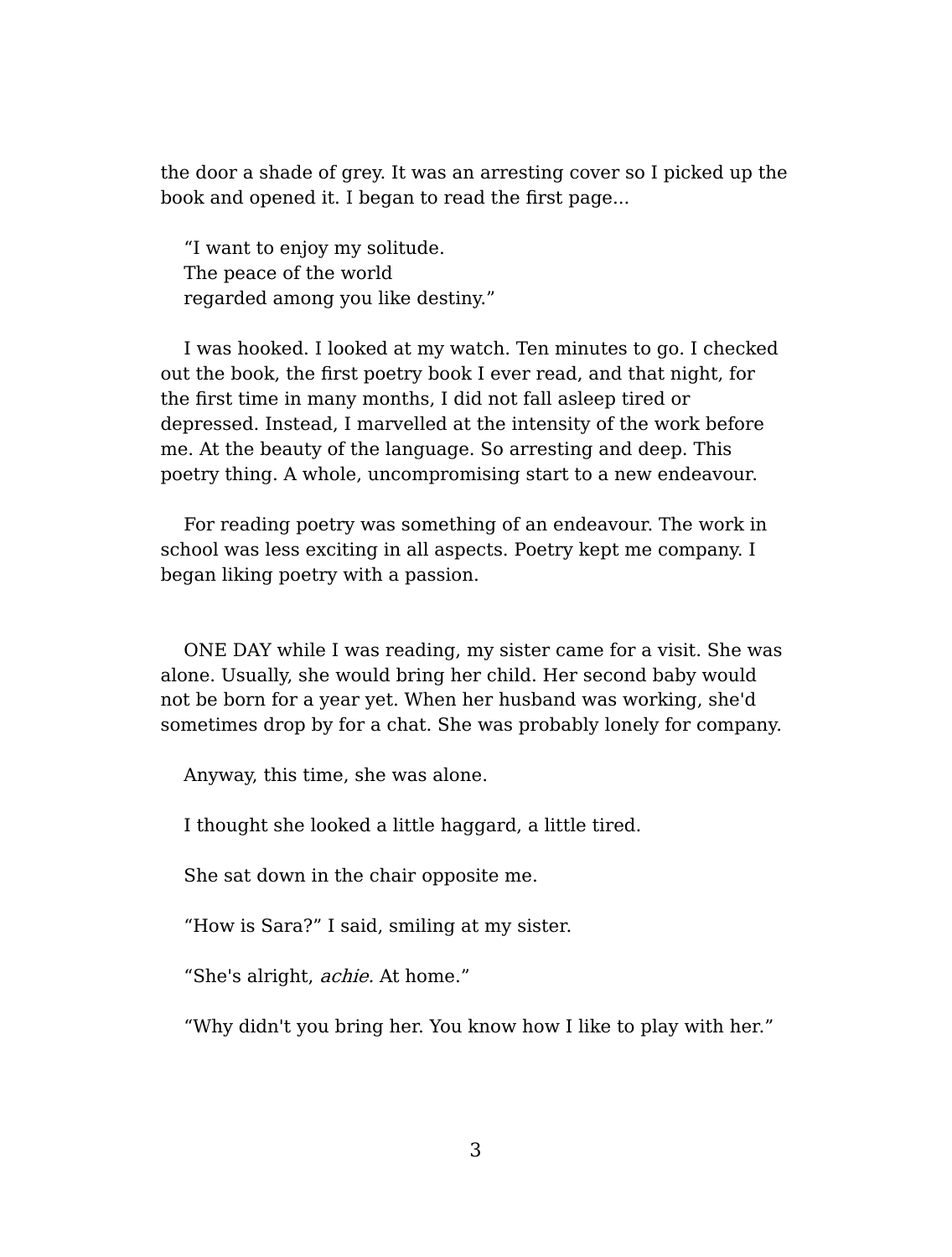"I've come to discuss something with you, achie."

I sensed something grave in her tone of voice so I said, "OK."

"I think Richard is having an affair."

Silence.

No one dared disturb the world, its silence, each withholding way it surprises.

"Why do you say that?" I said at last, when I knew it was just something to answer, not a question to ask another at a time like this.

"I caught them talking on the phone. His phone."

"Is it conclusive, you think, your suspicion?"

"Yes. They were talking in hushed tones. He shut the phone at once when I entered the room."

"The son of a bitch! In front of you even."

She could not say anything. She just looked blankly at the walls.

I continued, "Well, aren't you angry?"

"I'm frightened."

"You should be angry."

We did not say anything to each other after that for a few minutes. Even in situations like this, our words were scarce. It didn't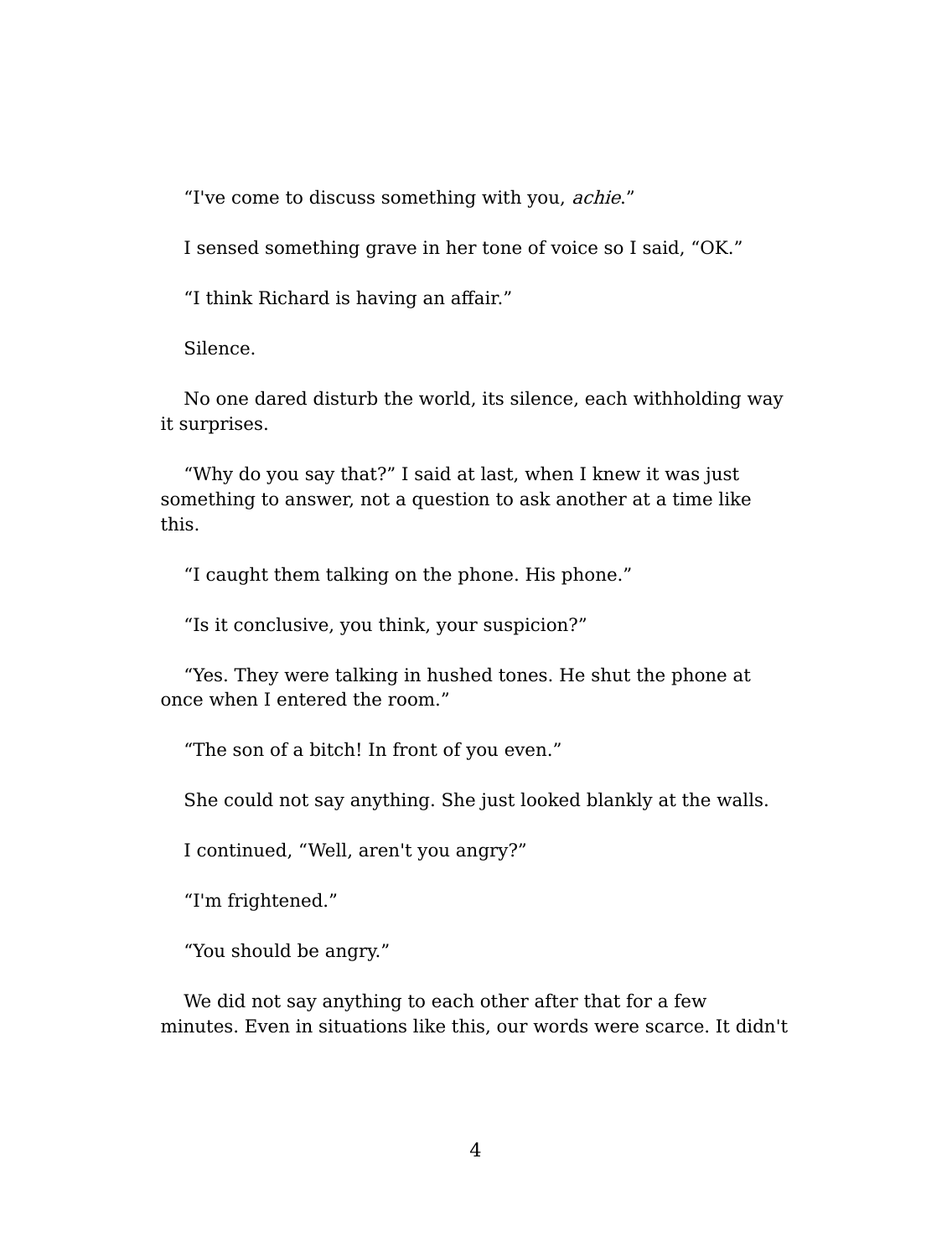mean we didn't care. It just meant we allowed for the situation to continue despite our efforts. We let the weight break our backs in silence.

I stood up after a time and walked over to my sister. I put my hand on her shoulder and said, "What are you going to do, siobe?"

"Please don't tell Father."

"We have to."

"No, I don't think he should know. I'm telling you because I didn't know who else to turn to."

"Now you want me to carry this weight for you?" I said, incredulous.

"I didn't mean that. I just want to tell someone who could keep it a secret for me. Someone I could trust."

"I think you plan to keep on with him, right? You don't want to do anything about it at all."

My sister looked down at her hands held together on her lap.

"I'm sorry," I said, still standing beside her.

"Thank you, achie, for listening. Now I have to go." She held my hands tight then let go. As if letting go of her own life, her husband, and her child, to be in a corner of the world. The corner where secrets remain secrets, where actions speak but not loud enough for the world to hear. She walked away, unhappy.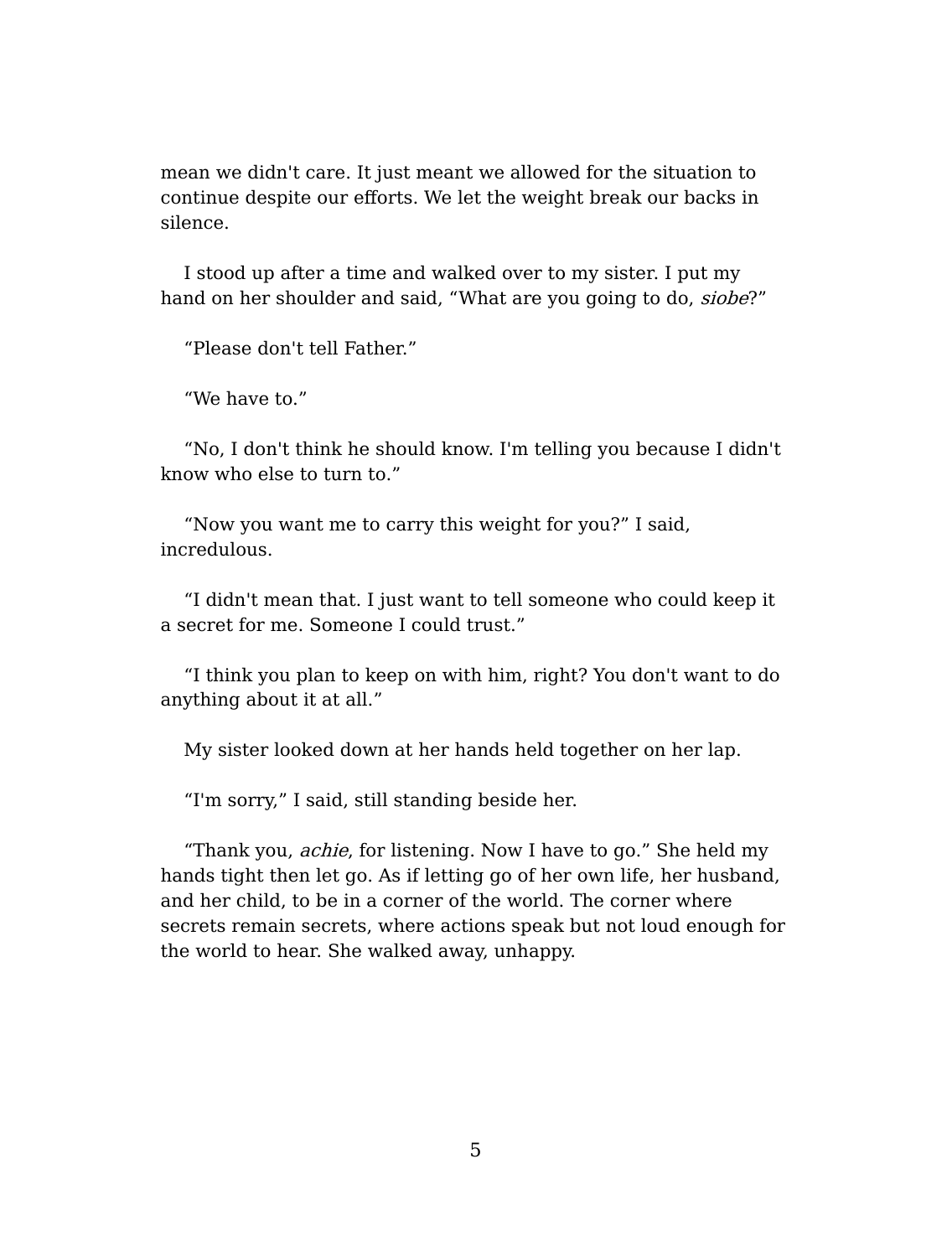I KEPT MY PROMISE to my sister. I seemed to be keeping everyone's promises for her. It was too huge a task for one person to do. So I sought solace in poetry.

I often wondered why my parents never pressured me to marry. Why they never even said anything to me about marriage. Was it that I was to look after them, to make sure they were alright in old age? Was it something like that?

Or was it because they read my mind, they knew that I was better off with my books? That a husband would be a headache for me?

But I had never fallen in love with anyone. And I was determined to marry for love.

Perhaps my parents knew this impossible setting, this impossible condition I set myself for. Never having fallen in love, I should not marry.

But this was not exactly true. There was one man.

He was one of the poets I met. He wrote beautiful poetry. In the end, he got tired of my indecision. I couldn't seem to know what to do. To fall in love or not to. As if it were in my ability to know. In my ability to act on it.

Strictly speaking, we were never an item. We just read poetry together, and ate lunch together sometimes. Mostly as friends.

He would let me read his poems. Poems he said he wrote for me. They were not strictly love poems, but poems about me, about how he saw me.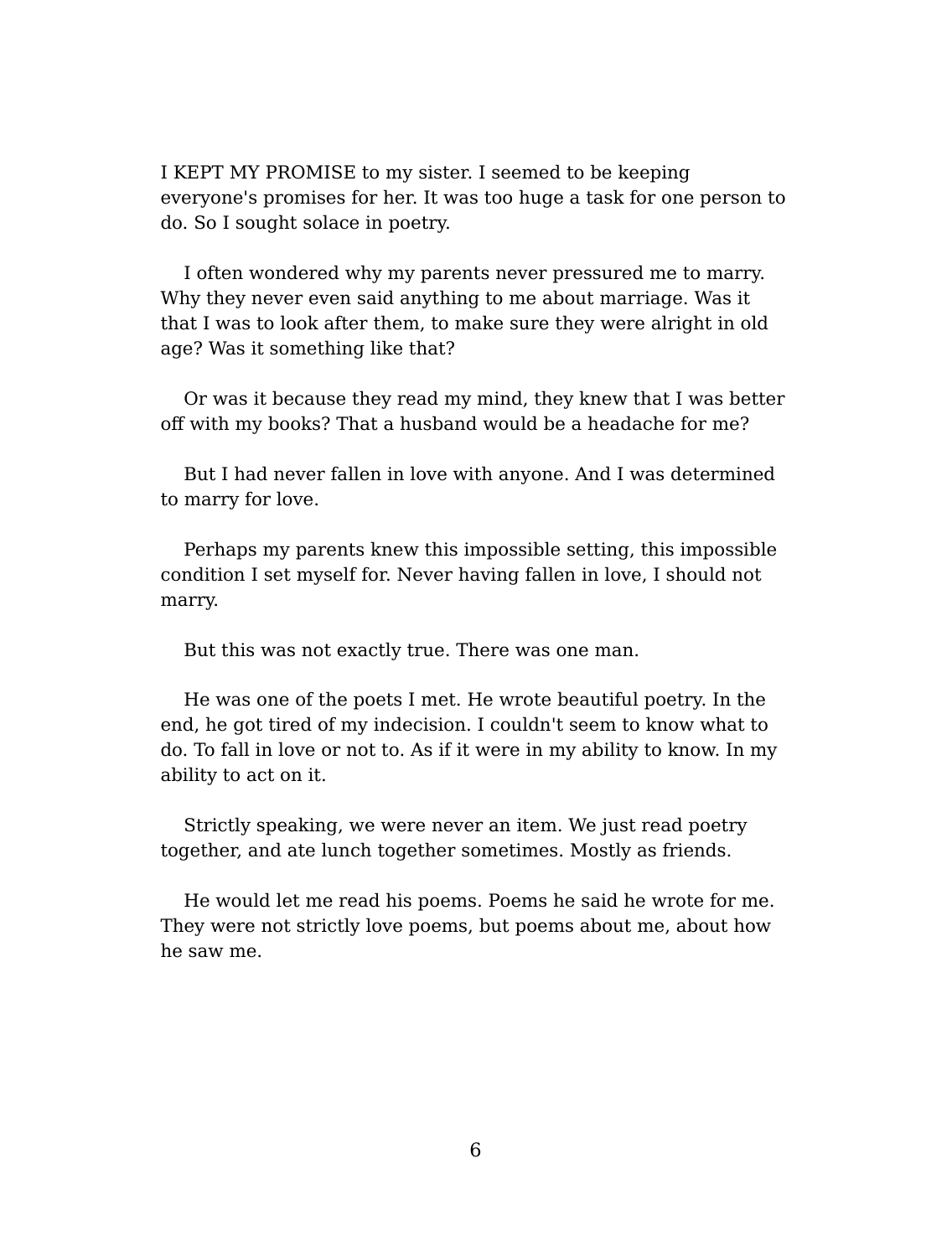I liked them. I loved them, in fact, because such things could only be loved, not liked in the sense of friendship, but loved in the sense of ardour if not desire.

"How could I not like what you send me?" I said one day when we were at the park.

"I'm not pressuring you to like them," he said a little hurt, a little jokingly.

"Well, of course I like them. They're so beautiful!"

"Do you really think so?"

"Of course, I do! You're so silly."

"Prove it."

"Just believe it."

"Well, I suppose I do."

"Yay, you do believe me."

"How could I not? I know they are beautiful," he said, with a twinkle in his eye.

"How arrogant!"

"I'm just joking, you know."

"You turn everything into a joke when it is beginning to sound real."

"Arrogance is real for sure."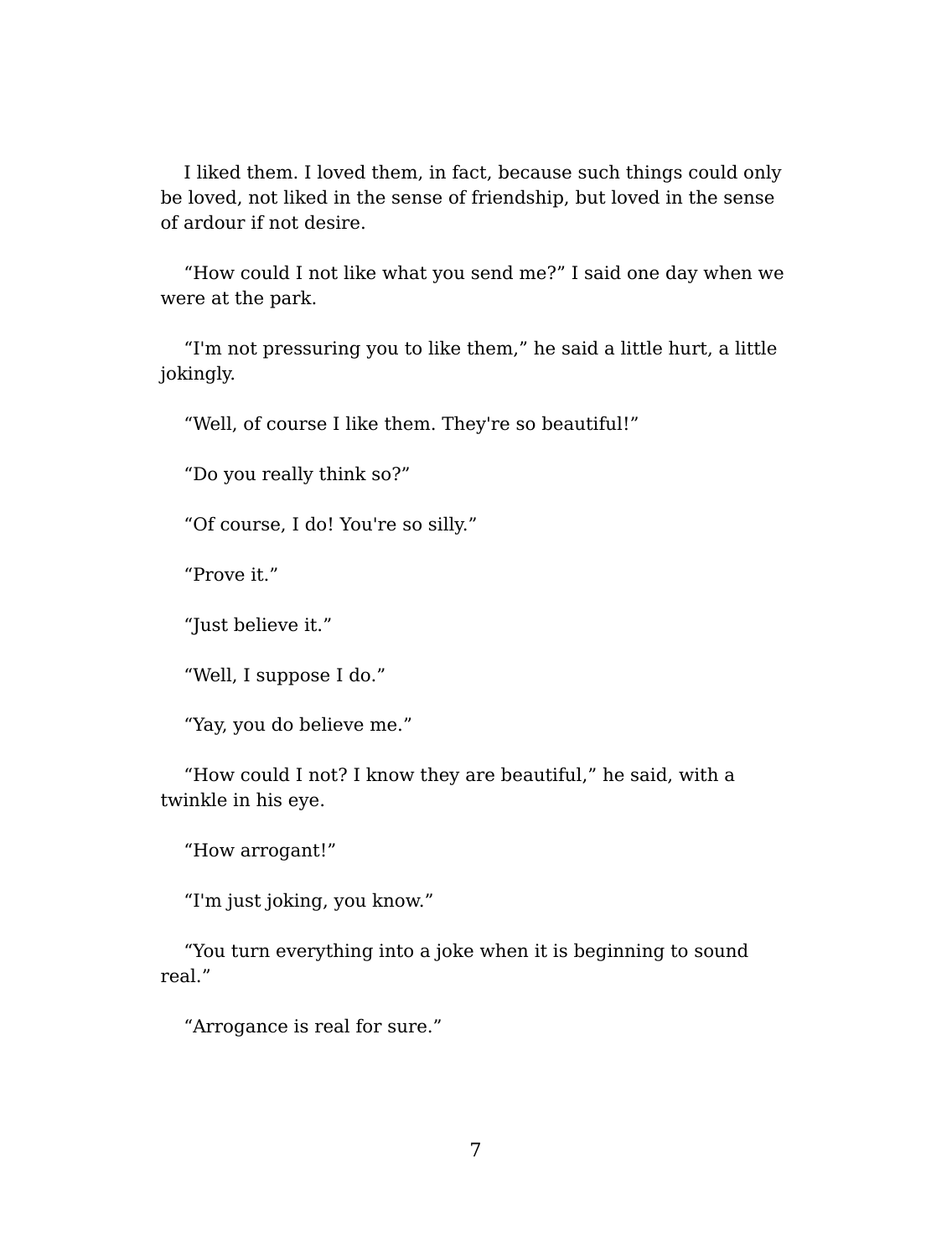"Stop it!"

"You're so adorable when you're angry."

"And you are still arrogant."

"If you insist."

He went silent after that.

All the bantering dissolved, first into seriousness, then into silence. A silence which couldn't be known.

This kind of conversation went on for a few weeks. Until one day, he never showed up again.

Towards the end, he was upfront with what he wanted: To give him a chance. But I always pushed him away. Could it be that I did not want to be happy? Or that I was afraid of giving him that chance because I didn't want to take it? Falling in love was not something I planned. All I knew then was that it was too much. My world was secure and happy and I wanted to keep it that way. I didn't want him to be in that world with me. But it was just a reaction to loneliness, I told myself. Any other guy would have filled the same emptiness, the same empty space. He was not particular enough. He was just a day among many days.

Or so, I thought.

When he did not return, I could not sleep. It was as if he took my ability to rest, to be in one place, with him. He took all places with him. I was left with nothing which could be here. Which could be sensed. The sun set later and later. The day stretched into night. And the night stayed too readily, too long.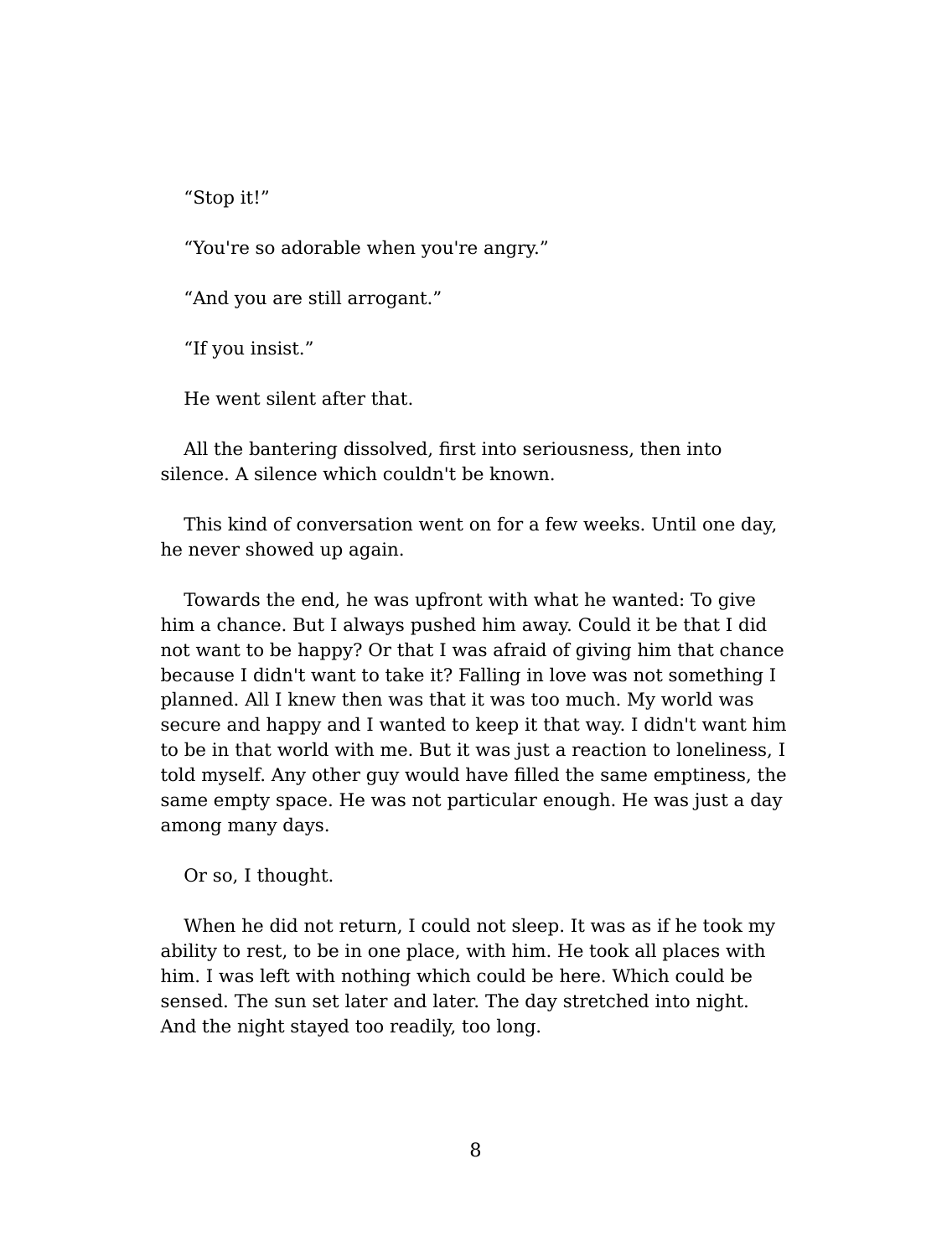Even my books could not keep me company. I shut them all with one glance. All the poetry gone with him. All beauty insecure with my glance.

I DIDN'T KNOW what happened to my sister and her husband. But some time after that, she was pregnant with her second baby. I didn't know whether to rejoice or to mourn. Perhaps they'd settled the problem themselves. But knowing my sister, her capacity for patience and endurance, I surmised that in all probability, she must have suffered in silence. Sometimes, I even doubted her love for her husband. For how could anyone do what she did? Let him think it was alright.

Perhaps it was a repetition of what the Chinese did in old generations. Perhaps even now. Mistresses were not uncommon. Sometimes living under the same roof. I knew a friend whose father had three families.

Was I a dreamer? Was I asking for too much? Was fidelity too naive a concept? Especially in this culture? In this age?

Was it just reality? To marry for security, for tradition. Because one is of age. Not because we want to, out of necessity. The necessity of love.

But who am I to talk like this? I stood in that corner where my sister stood, afraid. Of action. Of disturbing the world.

All the books in the world could not educate me. All the time spent reading could not illuminate this fact. That I am unhappy. I have been unhappy for most of my life. I have let everything pass before me like fish swimming away. I am cold as it is. A heart